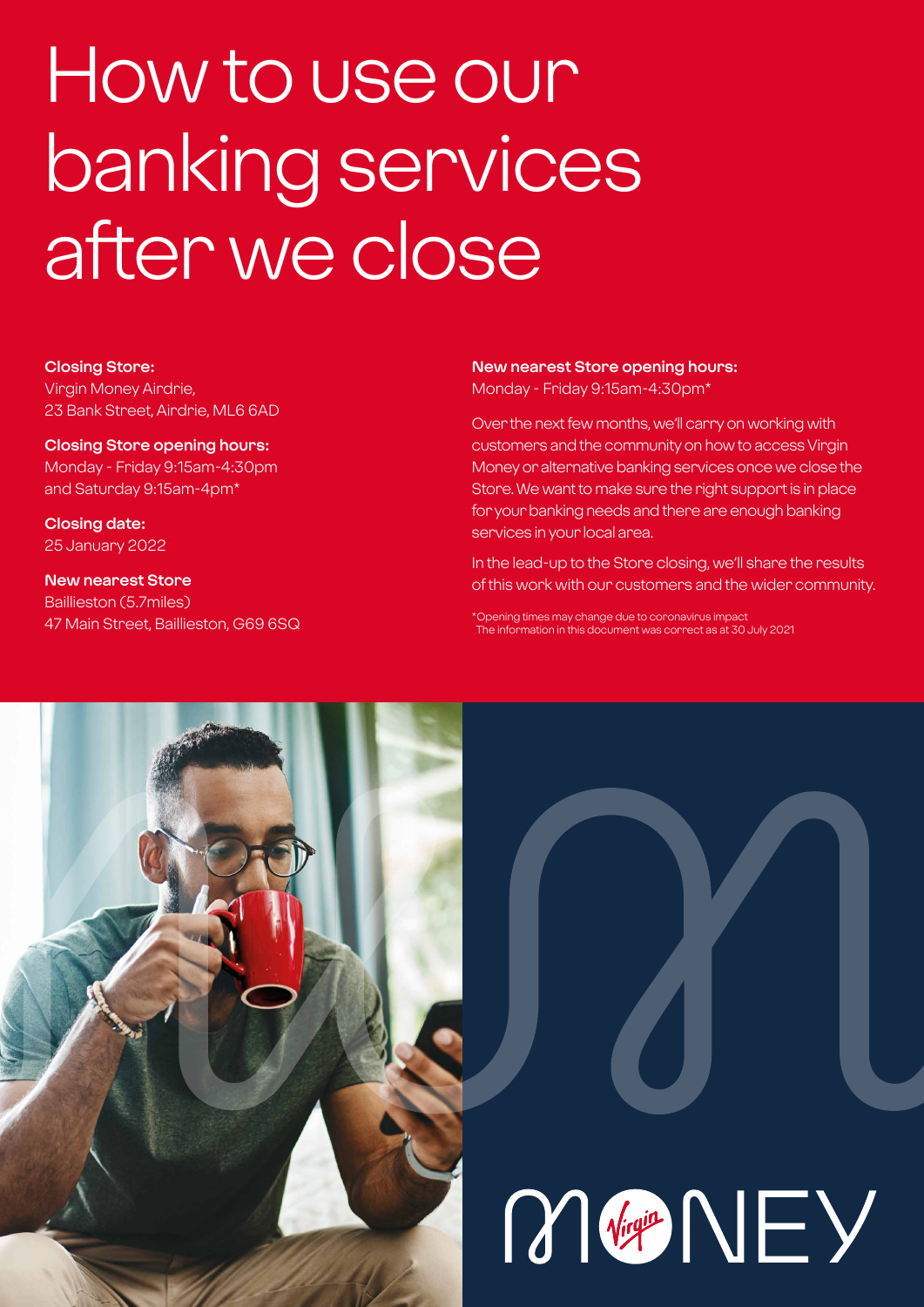## Understanding the impact of closing this Store

### Background

More and more customers are taking advantage of our digital services and only visiting Stores when they want to discuss a significant life event. Between April 2019 and July 2021 we've seen digital registrations increase from 48.7% to 57.6% across our personal customers, and daily internet banking and mobile app logins are up 66%.

It's important to balance investment in digital services with making sure our Store network continues to meet the needs of our customers. This means that we've made the difficult decision to close a number of Stores, including Airdrie.

This decision has been reached after considerable thought and analysis which includes input from local management.

Our Stores will continue to be a really important part of what we do and we've recently refreshed and revitalised them now that we're one Virgin Money brand.

We've signed up to the UK Finance Access to Banking Standard and follow this for all Store closures: **[www.lendingstandardsboard.org.uk/wp-content/](http://www.lendingstandardsboard.org.uk/wp-content/uploads/2017/07/Access_to_Banking_Standard.pdf) [uploads/2017/07/Access\\_to\\_Banking\\_Standard.pdf](http://www.lendingstandardsboard.org.uk/wp-content/uploads/2017/07/Access_to_Banking_Standard.pdf)**. On 21 September 2020, the Financial Conduct Authority (FCA) introduced new standards which we'll also follow. More info can be found at **[www.fca.org.uk/publication/finalised](http://www.fca.org.uk/publication/finalised-guidance/fg20-03.pdf)[guidance/fg20-03.pdf](http://www.fca.org.uk/publication/finalised-guidance/fg20-03.pdf)**

### Considerations

In trying to decide whether to close a Store, we look at a lot of different things.

As well as how often a Store is used, we look at how local customers – including potentially vulnerable groups and business customers – will be able to carry on using banking services after the Store closes.

- > Number of customers using the Store
- > Number of other Stores we have in the area
- > Distance to nearest Store
- > Change in number of transactions in Store
- > Change in customer use of Store
- > Current lease on Store
- > ATM availability
- > Access to other banks in the area
- > Banking services at the local Post Office\*\*
- > Public transport to other Stores
- > Other ways to bank (e.g. mobile, internet and phone)
- \*\*Business customers will be charged their agreed tariff for transactions, except Change Giving where the costs are recharged monthly in arrears.

Our decision to close Airdrie Store was influenced by the following:

- > We continue to see an increase in mobile use and customers signing up for digital services.
- > Should a customer wish to use a Store for general advice or to discuss a product, Baillieston is 5.7 miles away and there are a further 3 Stores within 10 miles.
- > There are other ATMs in the area that are free to use.
- > Our mobile, internet and telephone banking facilities allow customers to do most day-to-day tasks, like balance checks, viewing transactions, transferring money between accounts, paying bills and cancelling / amending regular payments. Customers can even pay in a cheque on the go.
- > Customers are also able to use our mobile app to make external payments in a number of different ways and we're continuing to make our digital banking services bigger and better.
- > The local full service Post Office is located nearby on 18-20 Bank Street and provides personal and business customers with an alternative way to do their day-to-day banking transactions, such as cash withdrawals and paying in cash and cheques.
- > Customers can get all the information about our products and services, or raise any concerns by calling us on **0800 121 7365**. Our opening times are 7am to 9pm Monday to Saturday and 10am to 5pm on Sundays.
- > All our Stores offer an identical service, with good accessibility.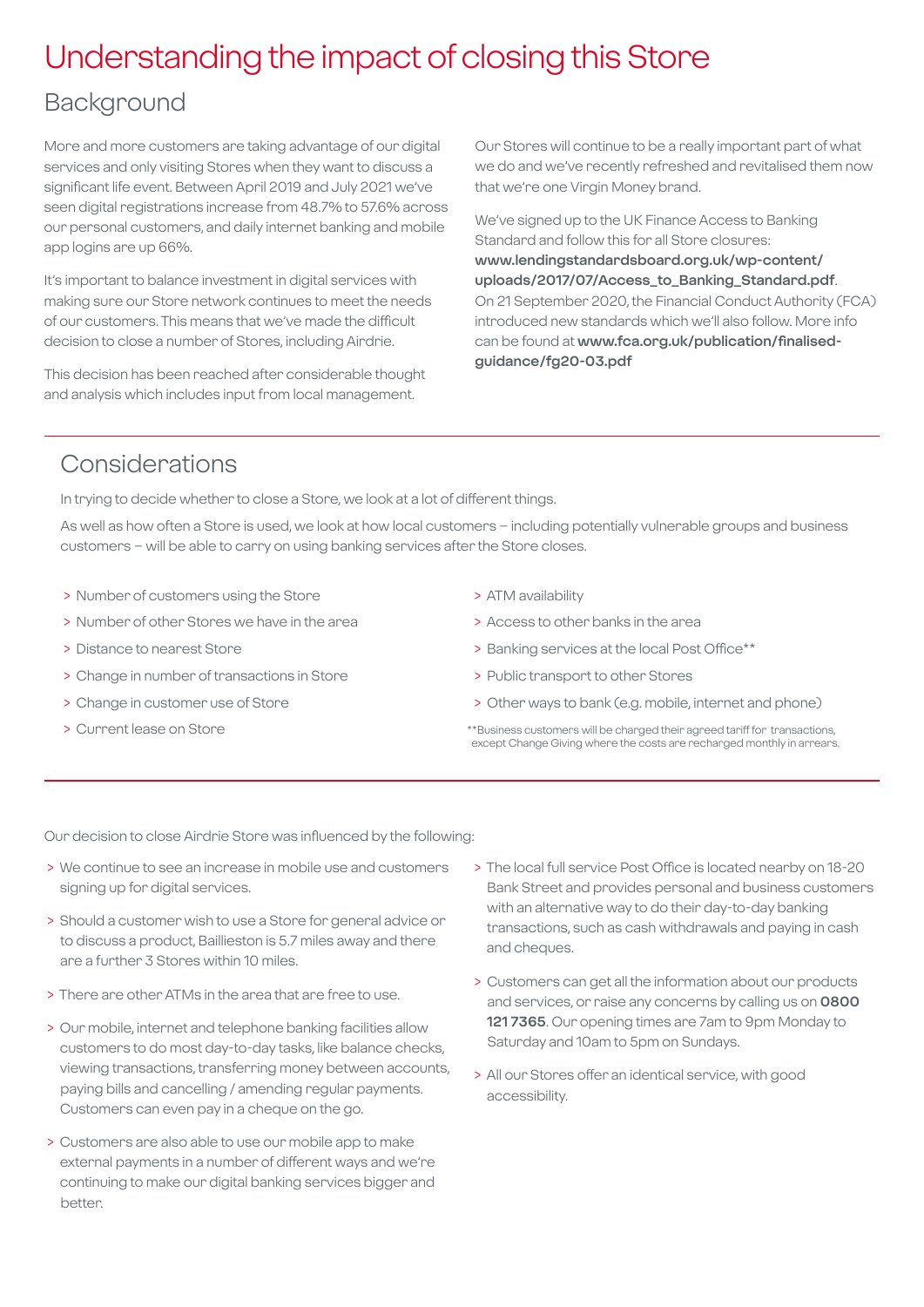## Understanding the impact of closing this Store

## What influenced our decision?

We've looked at how all customers, particularly those potentially vulnerable groups and businesses, can continue to access banking services after the Store closes. Below is some important info about how our customers are using the Store:

## 33%

#### **Transactions down year on year**

- > **68%** of customers visited the Store 3 times or less in the last 12 months (with more than half of these also using alternative channels with 53% digitally active)
- > Of our customers aged 70 and above, 61% visited the Store on 3 days or less during the last 12 months.
- > Potentially vulnerable customers (within one or more of the following; over 70 years old, receive benefits, have a basic Personal Current Account, are Store users only or are in arrears) 65% of those customers visited the Store on 3 days or less during the last 12 months.

 > Micro Enterprises & Charities Customer Insight - 60% of micro enterprises visited the Store on 3 days or less during the last 12 months, with 53% of transactions involving cash. 72% of charities visited the Store on 3 days or less during the last 12 months, with 50% involving cash.

Our Store colleagues will actively engage with customers, including those potentially vulnerable, to discuss their options and support how they'd like to bank, along with engaging with local groups in the community.

Details of the activities, additional support requirements, feedback received and remedial action needed will be included in the Store Review document, which will be available on our website and in Stores this December.

## Local information

Airdrie is a large market town in North Lanarkshire, 5.7 miles east of Baillieston and 12 miles east of Glasgow city.

The Store is situated in the centre of Airdrie, with other banks nearby including Bank of Scotland and Nationwide Building Society.

Baillieston Store, which is 5.7 miles away, also offers a full service in Store.

#### **Transport Links**

Train services run on a regular basis between Airdrie and Baillieston, leaving every 20 minutes, with journey times scheduled for 13 minutes.

Road links between Airdrie and Baillieston are serviced by the A8/A89 or M8, with estimated journey times of less than 20 minutes.

Another alternative is the new BankHUB in Cambuslang which is 9.6 miles away. This is a Post Office branch where local Bank's including Virgin Money, come together to offer a unique service where you can pay in cash and cheques, withdraw cash, pay utility bills and book an appointment.

#### **Mobile Phone Signal availability**

Airdrie is well serviced by all national mobile phone networks with 4G services available from all national operators. (source Ofcom)

#### **ISP & available speeds**

Airdrie is well serviced by all national providers with standard, superfast and ultrafast broadband availability. (source Ofcom)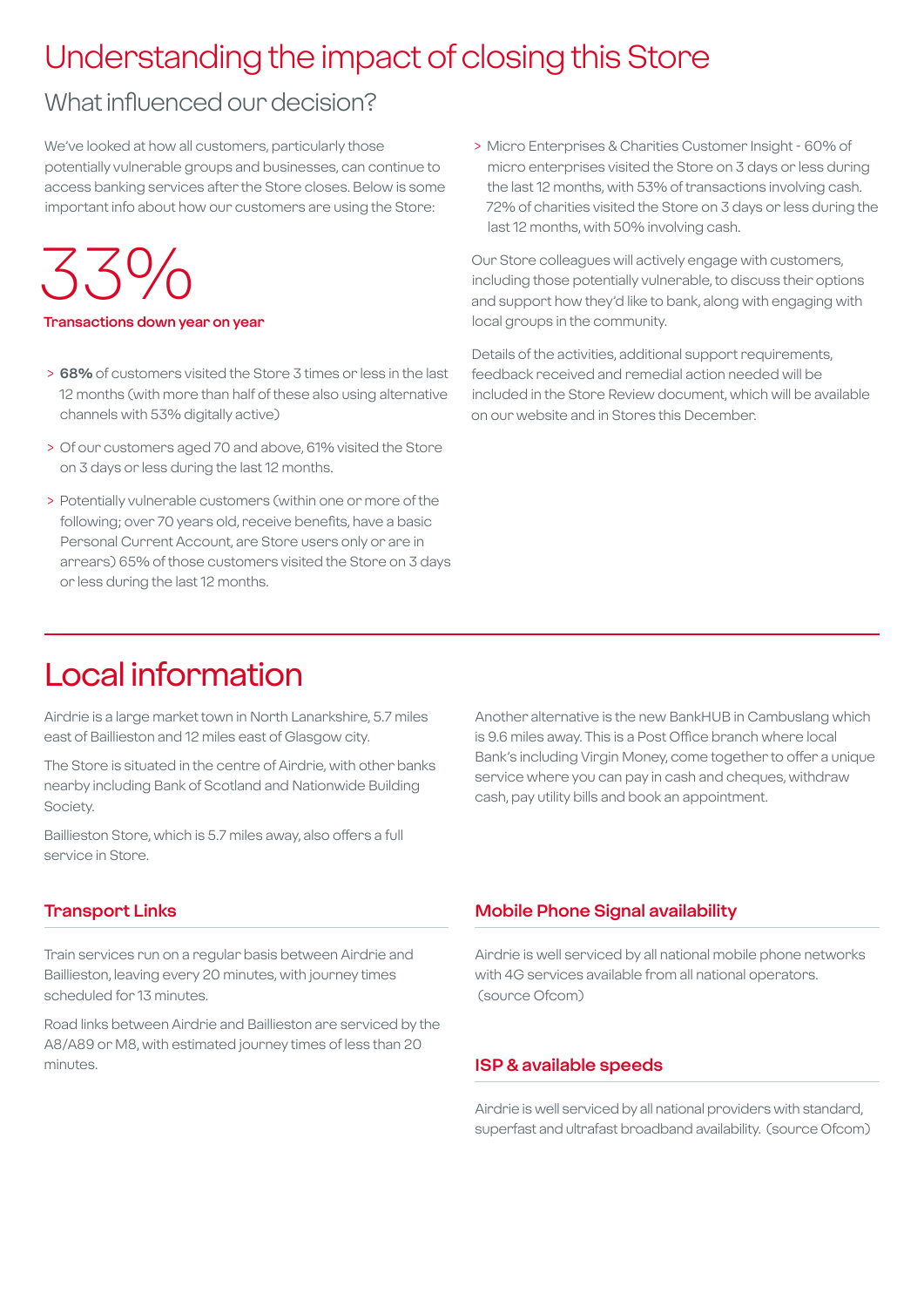## Distances to local services from the closing Store

#### **Distance to our nearest Stores** virginmoney.com/store-finder



**Baillieston** 47 Main Street, Baillieston, G69 6SQ Monday - Friday 9:15am-4:30pm\*



**Motherwell** 43 Hamilton Road, Motherwell, ML1 3DD Monday - Friday 9:15am-4:30pm\*

## 8.3 miles

**Hamilton** 135 Almada Street, Hamilton, ML3 0EX Monday - Friday 9:15am-4:30pm\*



#### **Kirkintilloch**

110 Cowgate, Kirkintilloch, G66 1JU Monday - Friday 9:15am-4:30pm and Saturday 9:15am-1:15pm\*

www.postoffice.co.uk/branch-finder

#### **Distance to Post Office**



## 75ft

**Airdrie** 18-20 Bank Street, Airdrie, ML6 6AF Monday - Friday 9am-4pm There is a full service Post Office available on Bank Street in Airdrie.

#### **Competitor sites in current location?**

#### **Nearest Link ATM**

link.co.uk/atm-locator





## 0.04 miles

**Nationwide Building Society** 3 Graham Street, Airdrie, ML6 6EQ

## Other places you can bank locally





Nearest Post Office

You can get a copy of this impact assessment on our website, in Store or by calling us.

- > 23 Bank Street, Airdrie, ML6 6AD
- > 0800 121 7365
- > virginmoney.com/store-closures